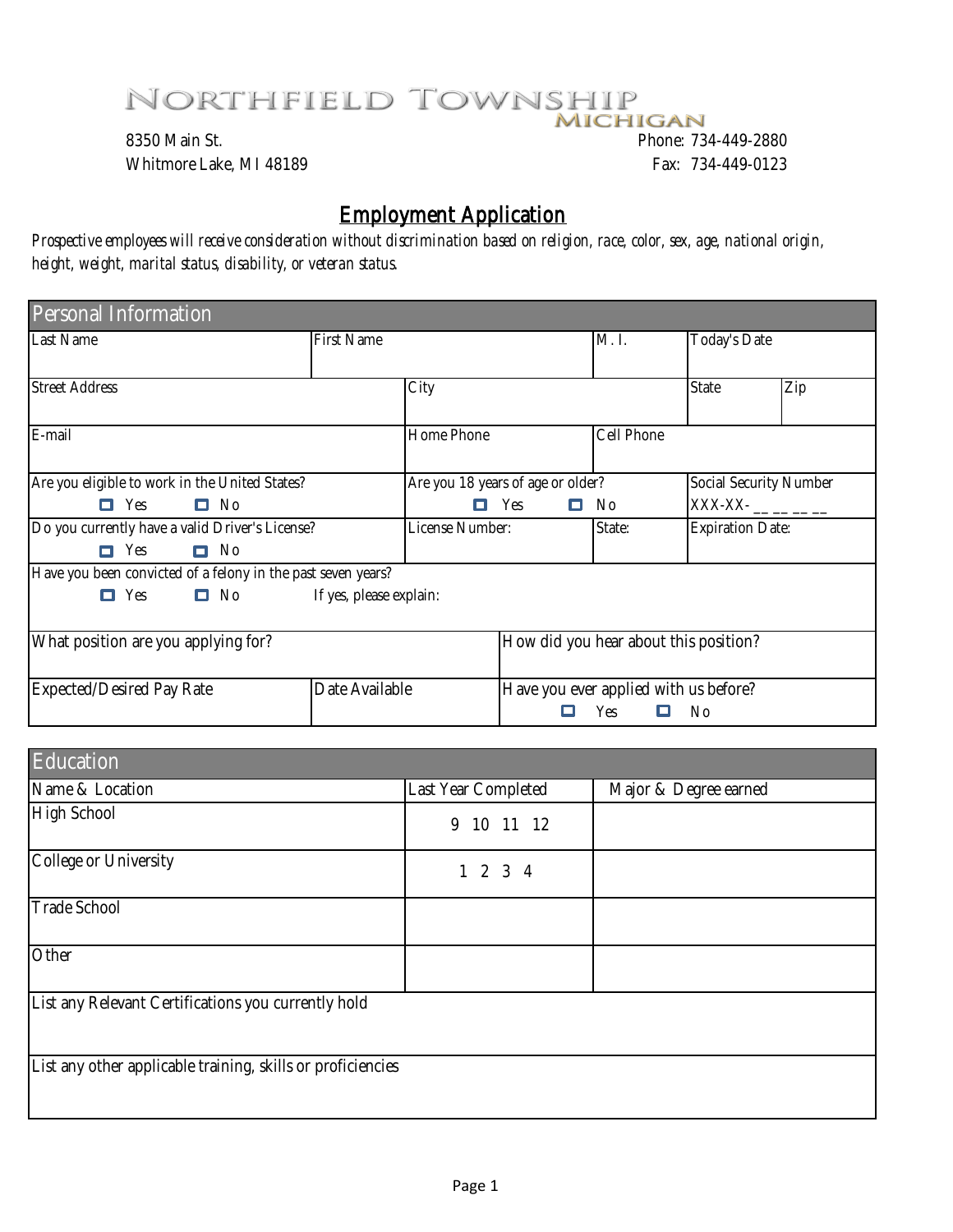| <b>Employment History</b>                                                                                                                   |                                      |                      |  |  |
|---------------------------------------------------------------------------------------------------------------------------------------------|--------------------------------------|----------------------|--|--|
| (Please list your last 10 years of employment, starting with your current or most recent position. Attach an additional sheet if necessary) |                                      |                      |  |  |
| Employer #1                                                                                                                                 |                                      |                      |  |  |
| Employer Name                                                                                                                               | Type of Business                     |                      |  |  |
| <b>Address</b>                                                                                                                              | Phone Number                         |                      |  |  |
| Job Title                                                                                                                                   | Supervisor's Name                    |                      |  |  |
| <b>Employment Dates</b><br>From:<br>To:                                                                                                     | <b>Starting Salary</b>               | <b>Ending Salary</b> |  |  |
| Duties:                                                                                                                                     |                                      |                      |  |  |
| Reason For Leaving:                                                                                                                         |                                      |                      |  |  |
| May we contact this employer for a reference?<br>If no, please explain:                                                                     | о<br>No<br>о<br>Yes                  |                      |  |  |
| Employer #2                                                                                                                                 |                                      |                      |  |  |
| Employer Name                                                                                                                               | Type of Business                     |                      |  |  |
| <b>Address</b>                                                                                                                              | Phone Number                         |                      |  |  |
| Job Title                                                                                                                                   | Supervisor's Name                    |                      |  |  |
| <b>Employment Dates</b><br>From:<br>To:                                                                                                     | <b>Starting Salary</b>               | <b>Ending Salary</b> |  |  |
| Duties:                                                                                                                                     |                                      |                      |  |  |
| Reason For Leaving:                                                                                                                         |                                      |                      |  |  |
| May we contact this employer for a reference?                                                                                               | Yes<br>о<br><b>No</b><br>□           |                      |  |  |
| If no, please explain:                                                                                                                      |                                      |                      |  |  |
| Employer #3                                                                                                                                 |                                      |                      |  |  |
| <b>Employer Name</b>                                                                                                                        | Type of Business                     |                      |  |  |
| <b>Address</b>                                                                                                                              | <b>Phone Number</b>                  |                      |  |  |
| Job Title                                                                                                                                   | Supervisor's Name                    |                      |  |  |
| <b>Employment Dates</b><br>From:<br>To:                                                                                                     | <b>Starting Salary</b>               | <b>Ending Salary</b> |  |  |
| Duties:                                                                                                                                     |                                      |                      |  |  |
| Reason For Leaving:                                                                                                                         |                                      |                      |  |  |
| May we contact this employer for a reference?<br>If no, please explain:                                                                     | $\Box$<br>Yes<br>$\Box$<br><b>No</b> |                      |  |  |

| References (no relatives please) |              |                      |                         |  |  |  |
|----------------------------------|--------------|----------------------|-------------------------|--|--|--|
| Name                             | Phone Number | How do you know this | How long have you known |  |  |  |
|                                  |              | person?              | this person?            |  |  |  |
|                                  |              |                      |                         |  |  |  |
|                                  |              |                      |                         |  |  |  |
|                                  |              |                      |                         |  |  |  |
|                                  |              |                      |                         |  |  |  |